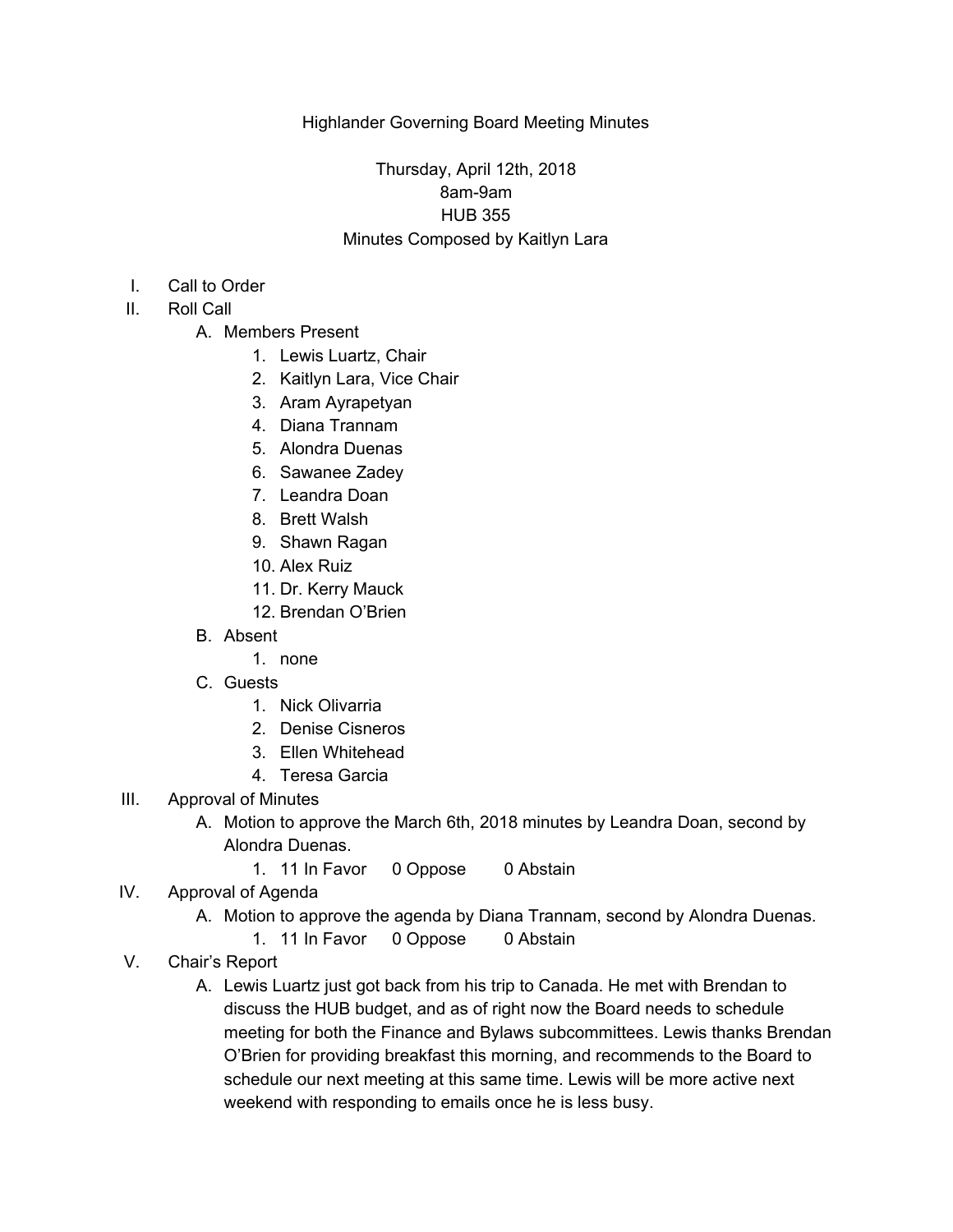## VI. HUB Report

- A. Facilities Service Level Agreement (SLA) Approval: Brendan is looking for the Board to formally approve the Facilities SLA. The Board had the chance to look over the document for the past couple of weeks. He spoke with Lewis Luartz about it, as well as a few members of the Board individually. From what he gathered, there are not many questions but he did ask for the Administrative Assistant Denise Cisneros to be here to answer any in-depth budget questions the Board has. Brendan can pull up information on the laptop as well if needed. Dining has a copy of the document as well, but the document mainly focuses on the HUB and Costo Hall spaces. It does involve aspects in Dining, but he will have to discuss that with the Board at next month's meeting when we discuss OMP. Some have been asking how the SLA affects billing; once the document is approved, we can go into further details with numbers and how to adjust our rates. The SLA covers the entire 161,000 sq. ft. of this space and Costo Hall; it breaks down to about \$0.78 per sq. ft.. It is a straight transfer of the services we already have, with extra Facilities support. Manny Sanchez, our new Facilities Manager, has come over from facilities and Brendan is very pleased with the wonderful job he has been doing, and with the work they have been able to accomplish (even with the work they achieved during his Interim role). Brendan is happy what we have with the SLA, and would like to hear what the Board has to say about the possible change and approval. Aram Ayrapetyan added that he already voiced his concerns early on and has nothing to add. The general consensus of the Board is that we are happy with the proposed SLA document.
	- 1. Motion to approve the Facilities SLA by Shawn Ragan, second by Aram Ayrapetyan.
		- a) 11 In Favor 0 Oppose 0 Abstain
- B. Student Success Center Updates: Brendan thanks those who were able to look at the Student Success Center document and provided feeback. He sent the edited document to the architects for their meeting later this afternoon. At the Board's May meeting, Brendan will show the finalized document. Because the Board made a monetary investment in the Student Success Center, the more active we are, the more appreciative Brendan is. He is thrilled that the Board has been as active as we are. There are no major updates since the last document was sent.
- C. HUB Budget Updates: We are in the process of finalizing the budget and capital projects. Once we allocate all of our necessary items, taking a look at what our surplus in, we can look into capital projects for next year. The biggest conversation is what will happen with the upper half of Latitude 55. There is interest from Highlander Gaming to convert the space into a gaming arena/cafe type space, but he is not sure how they are describing it. Brendan still has questions regarding the proposal, but he has extended an invite to them to come present to the Board their ideas. Another option is a refurbishment and update of the space. The Habit shares the space and there are two distinctive designs.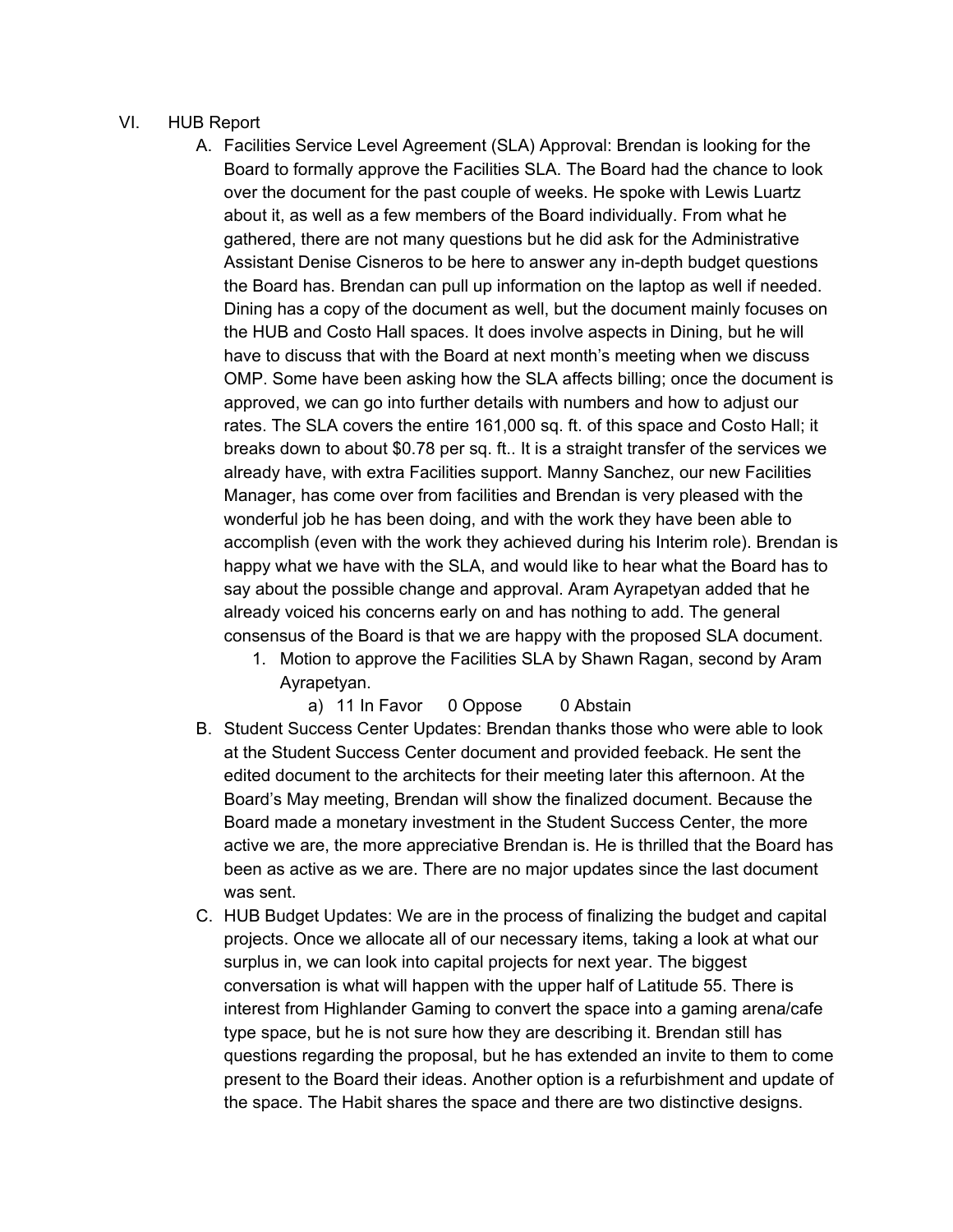Whatever happens, we need to decide what to do as Summer is the best time to start any changes. Brendan askedTa'Neill Hope, the HUB Programming and Operations Officer, to put together some ideas and schemes to present to the Board. Brett mentioned during a subcommittee meeting to possible add more seating. All is on the table, but Brendan is not 100% if the gaming request is coming from ASUCR (as Johnathan Li was one of the main supporters of the gaming lounge), or solely from Highlander Gaming. We will have to think of the utility costs with the gaming chairs, and whether the HUB wants to help with the investment or leave it up to them to gather the necessary funds. No one has any questions for Brendan nor Ellen Whitehead.

- VII. Food Service Report
	- A. Teresa says she misunderstood the misspelling error that Kaitlyn Lara brought up at the last Board Meeting. Kaitlyn clarifies that the misspelling was on the PDF of all campus Dining Hours, not the restaurant brand itself. Lewis looked up the Dining Hours PDF and confirmed the spelling error. Aram Ayrapetyan asks about any updates about possibly bringing back the Latitude 55 breakfast burritos. There are still many people bothering Aram about the discontinued burritos. Denise says that Chronic Tacos serves breakfast starting at 8am, including a breakfast taco and a breakfast burrito. There are a lot bigger than Habit's burritos, but Aram is concerned with bringing back the nostalgic burritos. Denise is not sure where dining could offer it again, but possibly in the new Ivans or in Bytes. Aram suggests having a one-day offering of the burritos on campus to appease students. Lewis asked about the status of Dining nutrition facts at the Barn and at other locations. The third party locations are posted online, however Karen is still working on UCR owned dining locations. Because the Barn is closing down, nutrition facts will most likely not be posted.

## VIII. Public Forum

- A. none
- IX. Subcommittee Reports
	- A. Lewis clarifies that if you did not sign up for a subcommittee, you are still welcome to attend a meeting anyways. The only person required to attend is himself.
	- B. By-laws Subcommittee
		- 1. We need to take one final look at the By-Laws before presenting the final draft to the board for approval. Once finalized, they will be sent to the Vice Chancellor of Student Affairs (VCSA). The next meeting is scheduled for April 24th, 2018 at 8am in HUB 353.
	- C. Finance Subcommittee
		- 1. The next meeting is scheduled for April 24th, 2018 at 9am in HUB 353.
- X. New Business
	- A. Nick Olivarria bolded and underlined all fee waiver requests in the agenda. Brendan brings up two special requests: item L and item V. These are reservation requests during the HUB's blocked finals week study space rooms. It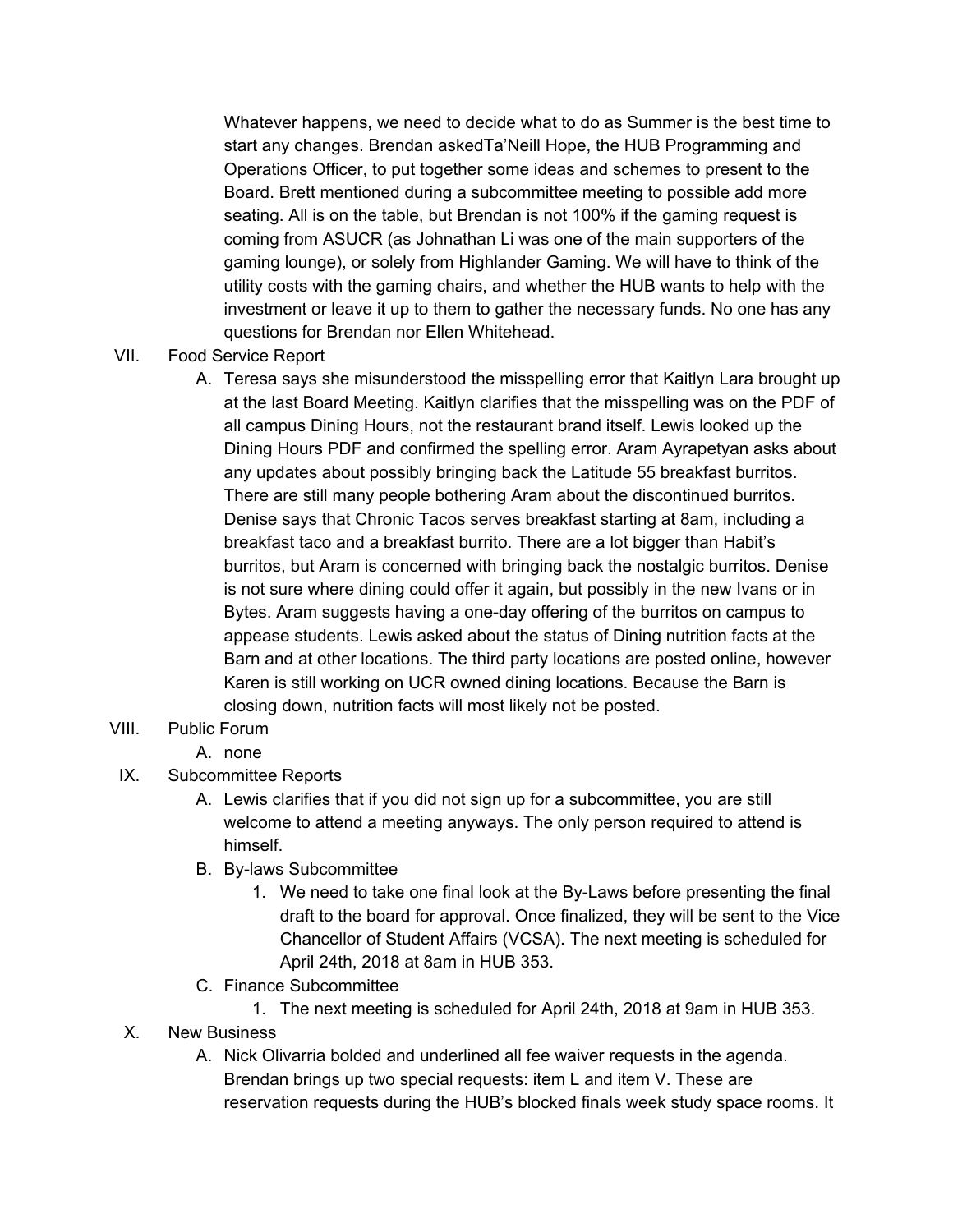was a Board decision to block out rooms for these study spaces, so Brendan wants the Board to be able to decide whether we will allow these requests to be approved. The School of Medicine requested a room reservation on the Friday of Winter 2019's finals week, and the Women's Resource Center requested a room reservation on the Sunday of Spring 2018's finals week. They are both events, not staff meetings (that have been approved in the past in rooms for the morning or in rooms that are not occupied during finals week on a thursday or friday). No guarantee has been giving to either group. Diana Trannam asks if students would have access to the room after either event ends. Brendan says that yes, students will have access, but the only issue is setting the precedent for groups in the future to have the option to book a room in a blocked off schedule. Kerry Mauck asks if the rooms are typically at capacity, but Brendan clarifies that they are not. He says that 302 is our largest/most popular room and is busy during the day. Aram Ayrapetyan at first thought this would be an issue, but because it is not that packed, it might be okay to let the events occur in our blocked off schedule. Aram is okay with the the School of Medicine Event because it is only for two hours in the morning and on the last day of finals week. Alex Ruiz adds that the Board needs to consider the effect of approving these room reservations. People have an understanding that the HUB is usually off limits during finals week for events and we generally do not get many requests. But if we open it up, we will receive many more requests and it will be harder to define which exceptions to make. Right now the two requests do not seem like a lot, but the Board needs to take caution with the precedent they are establishing. Kaitlyn Lara added that the Women's Resource Center did book the Alumni Center as a backup (with an additional \$300 fee); if we do not approve their room request, it is not as if the event will be cancelled.

1. Motion to approve items A-W, with the exception of L and V.

a) 11 In Favor 0 Oppose 0 Abstain Lewis adds that there is a good chance that the rooms will not be packed, but if we approve, we should inform both groups that this is likely a one time occurence and they should not schedule a future event during finals week. We need to be especially clear that the likelyhood of anyone else for any reason whatsoever reserving rooms during finals week is almost zero moving forward. These rooms are for students. Diana Trannam asks what we would tell other groups wanting to book a finals week room, to which Lewis would say that we made a rare exception, and we will not be doing it again. Kerry Mauck asks what their motivation was in the first place to request the room even though they know we typically do not discuss approval of finals week rooms, and if they are trying to 'test the system'. Lewis says that the School of Medicine is trying to move their event on campus and is probably their first try getting a space for this event on campus. Brendan asks if Romanie has booked this event before; Alex adds that the the schedule aligned up this way. The requests came through the fee waiver system because they could not block off the rooms on the reservation system